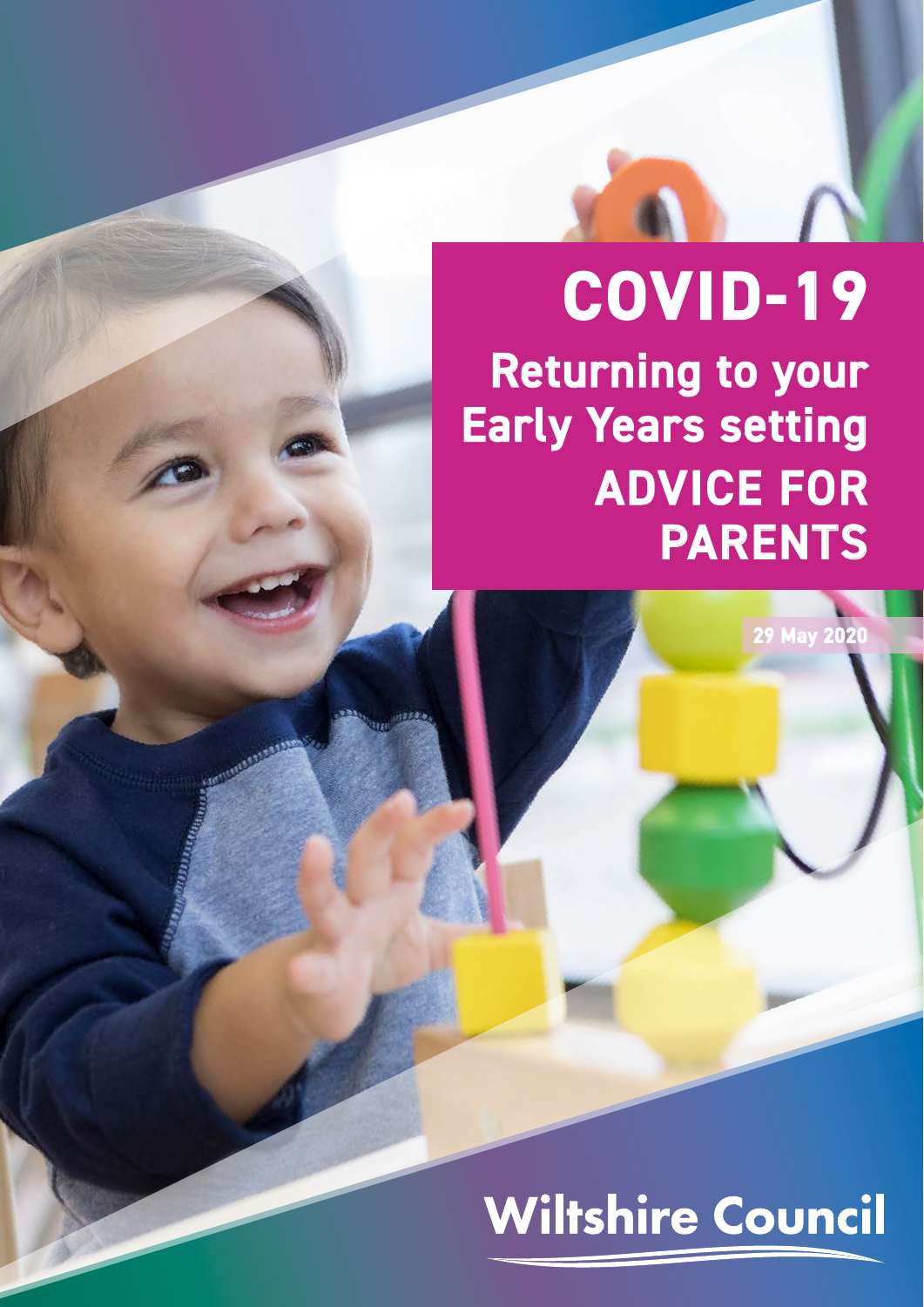# Introduction

We have compiled this short booklet to help you and your child get ready to go back to your early years setting. From 1st June 2020 our nurseries, pre-schools and childminders are opening for more of their children. We have asked settings to prioritise Keyworker and vulnerable children and those going to school in September 2020, so that those children can start to get ready to go to school.

The booklet has the latest government guidance at time of going to print but please be aware the guidance is constantly being updated. Your school will advise with specific details for you but we hope you find this useful as a general guide.

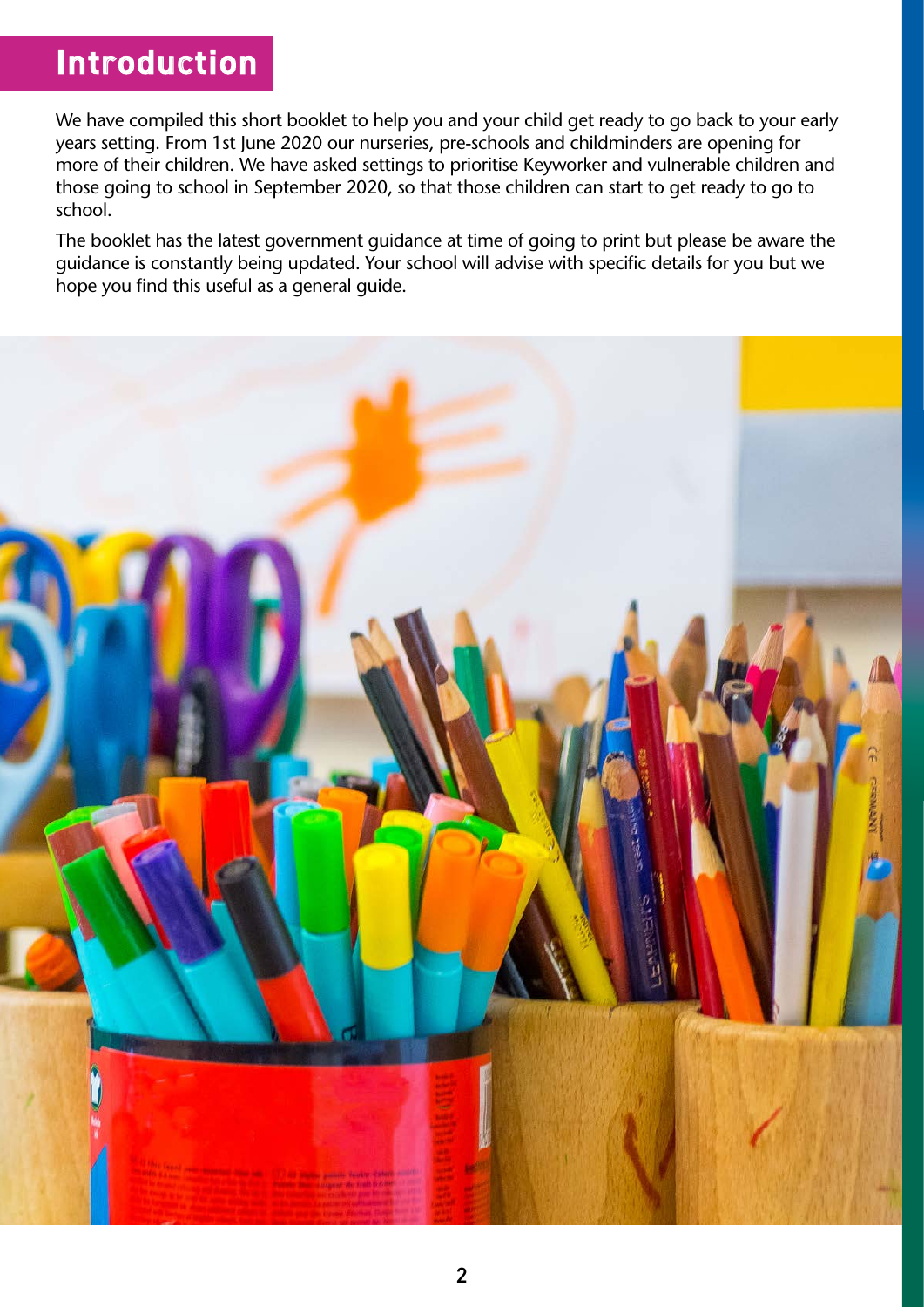## **WHY CAN MORE CHILDREN GO TO THEIR SETTINGS?**

- It is good for children to socialise with other children
- $\bullet$ Settings are the best place for them to learn
- $\bullet$  It is good for children's mental wellbeing



### **DOES MY CHILD HAVE TO COME TO SETTING?**

- $\bullet$  No, it is completely up to you if you wish to send them back
- If you choose not to send them back your setting will continue to support you at home

### **WILL MY CHILD BE TESTED?**

Yes, if your child shows symptoms of coronavirus you can order a test. This has now been extended to under 5s. If the test is negative then your child can return to the setting



# **HOW ARE YOU MAKING SURE THE SETTING IS SAFE?**

- **If a child or family** member is sick they cannot attend the setting
- **Everyone will wash their** hands regularly
- Settings will be cleaned regularly
- $\bullet$  Settings will check for risks before they open
- There will be less children in a room together
- $\bullet$  To do this settings may need to make changes to the ways that they work and the structure of the day

## **WHAT ABOUT THEIR BROTHERS AND SISTERS?**

- **Siblings can go to a different** setting or school, as when they come home they will still be in a family group.
- **This will still be limiting the** amount of contacts that your children are exposed to



# **WHAT IF THERE IS A CASE OF CORONAVIRUS IN THE SETTING**

- The person with symptoms must self isolate for seven days
- The people they live with must self isolate for 14 days
- If your child does have symptoms whilst at setting, staff will be wearing PPE including face masks, Please ensure that they are collected promptly as this can be distressing for young children.

# **WHAT ELSE MIGHT CHANGE?**

- You may need to use a different entrance and there may be designated waiting areas.
- Your child may be working with a different member of the team
- Not all of their favourite toys may be available at the moment
- Your setting may ask you to bring a packed lunch if you don't already
- Your setting may ask that your child does not bring in toys from  $\bullet$ home unless they really need them to support their well being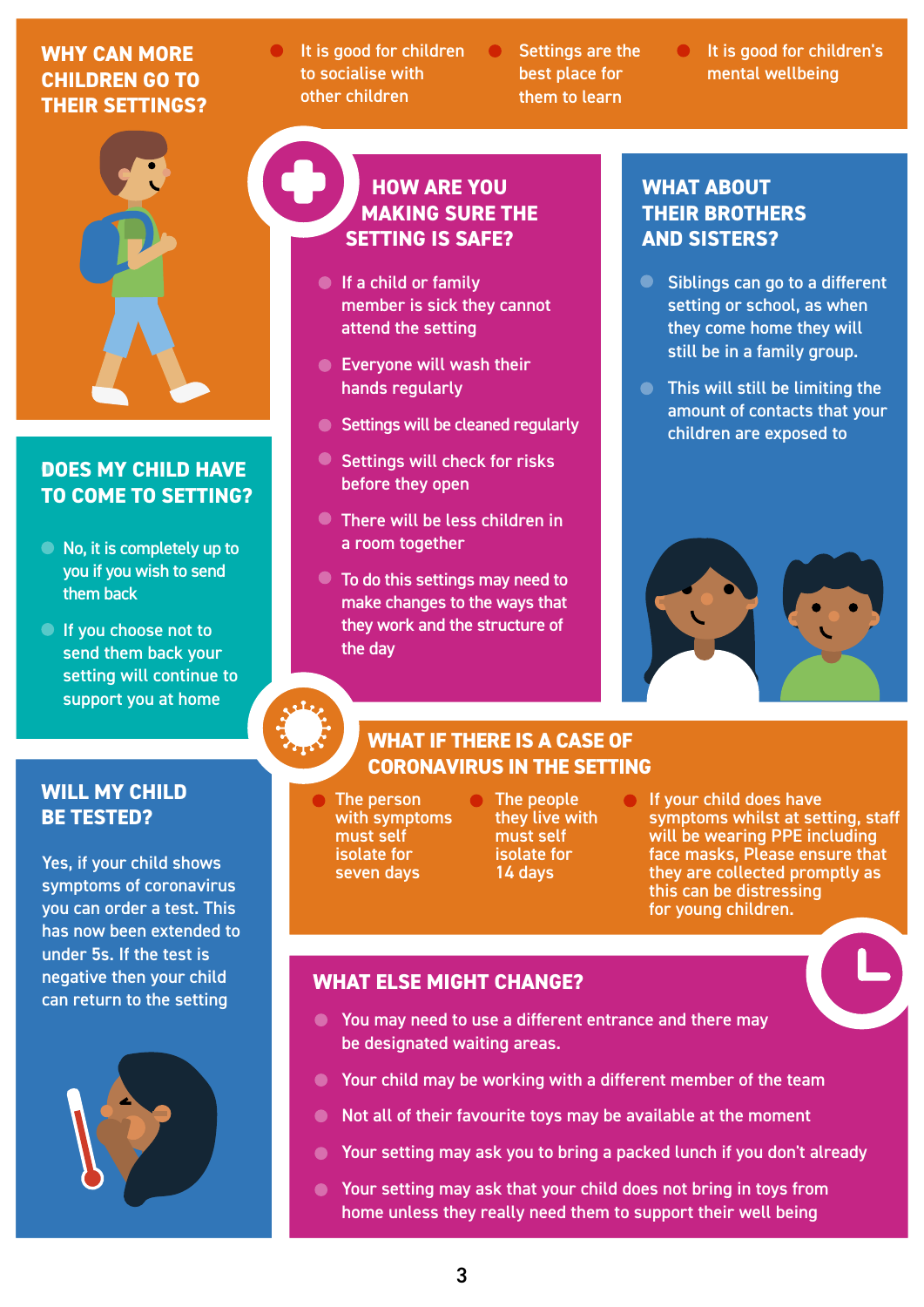# Top tips for parents

Talk through **why** they have not been at their setting, explain that things are getting better and it is ok for them to go back to their setting. Give your child a chance to ask any questions they want to and if you do not know the answer tell them it was a good question and you will find out the answer.

- **Talk about the positives** of going back to their setting. Ask your child what they are looking forward to doing when they go back to their setting; who are they looking forward to playing with; what things do they enjoy doing their setting.
- **Talk about what you have done** during lockdown – what have you all learned, what new things have you done? What might you say if the teacher asks you what things you have been doing?
- Explain **when** this is going to happen, it's a good idea to talk in "sleeps", e.g. there are 20 more sleeps until you go back to your setting, consider using a calendar and get them to cross off or colour in the days as they pass. However don't raise children's expectations until the situation is **crystal clear** both from government and early years settings as to when and how they will return. A day at a time is a useful motto for the whole family!
- Create **structure, routine and predictability** for your child. In the run up to going back, talk through what you will be doing the night before to get ready for "the first day back" and then spend time talking about what will happen when they wake up on "the first day back". Try to put a routine in place for that morning and keep to it for a while until your child gets back into the swing of things. Get your child to tell you about what they would like the routine to look like
- **Encourage open discussion:** acknowledge that it will be natural to have a mixture of emotions (e.g. excitement at seeing friends, anxiety or worry about what might have changed). These discussions can be less intense when you are doing something together such as cooking/drawing/Lego/ playdough/travelling in the car rather than sitting face to face.

If your child is feeling **anxious or worried** explain to them that this is ok and lots of other children will be feeling this too. Give your child some time to talk about their worries and be comforted with a cuddle. Remember you don't have to fix this for them, just be there and let them know you understand. Consider using a **worry box** so they can act on their worry, especially before bedtime

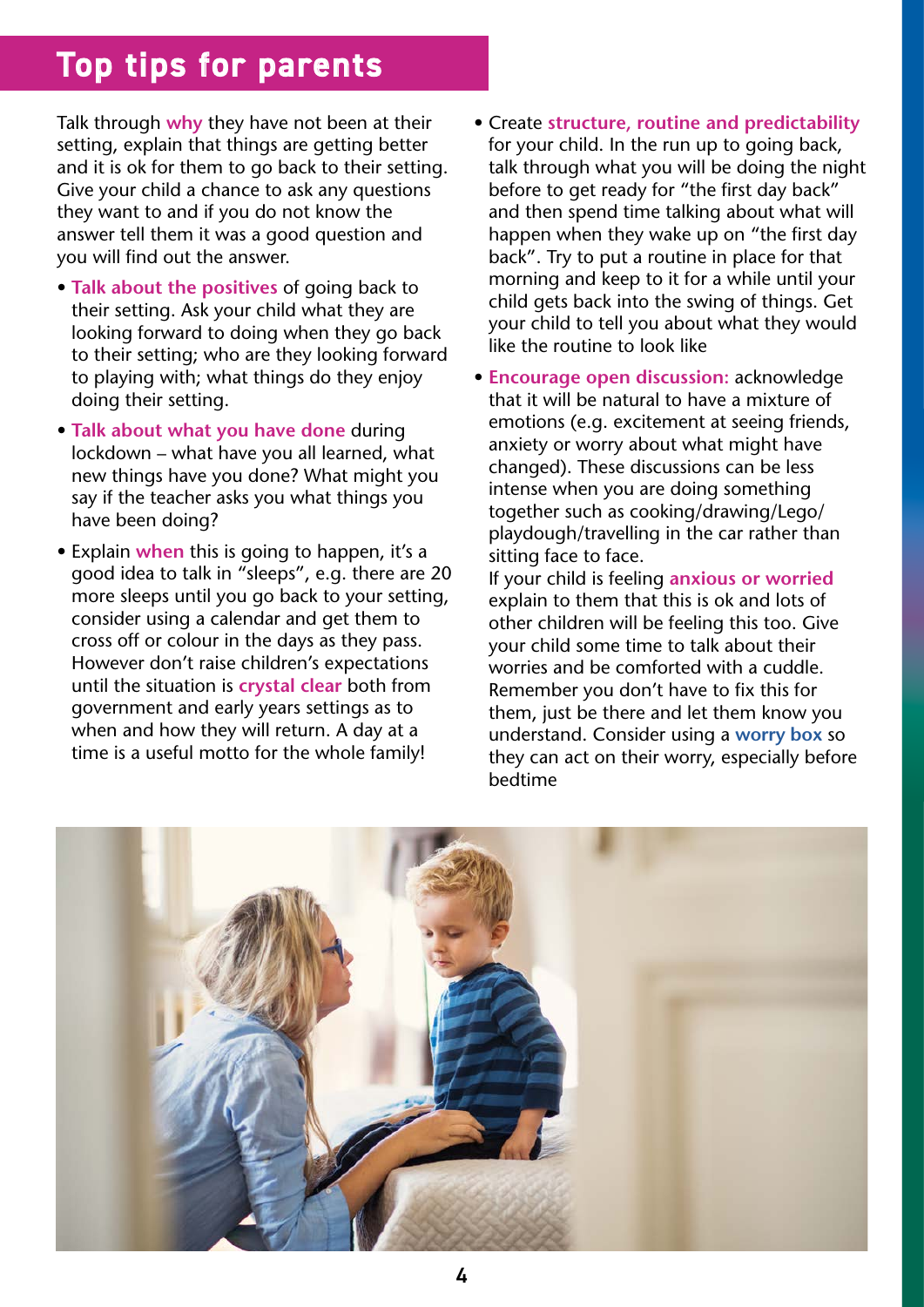- Think about ways for them to connect with their friends before they start back e.g. help them to have a short video call or send a video/voice message to them.
- Be prepared that for some children with SEND where feasible, transitions may be more gradual with more of a mix of home-learning balanced with attendance to settings. Be aware that staffing is going to be limited and your child might not be working with the people they are used to and this can be difficult for some children.
- We know that many children like to bring in special objects, at the moment can you please try to avoid this where possible. It may be possible to bring in items such as a comforter where it is in the interest of your child's well being, but this will be up to your child's setting and their policy.
- Remember to take children's individual medical circumstances into account and get advice from medical professionals where needed

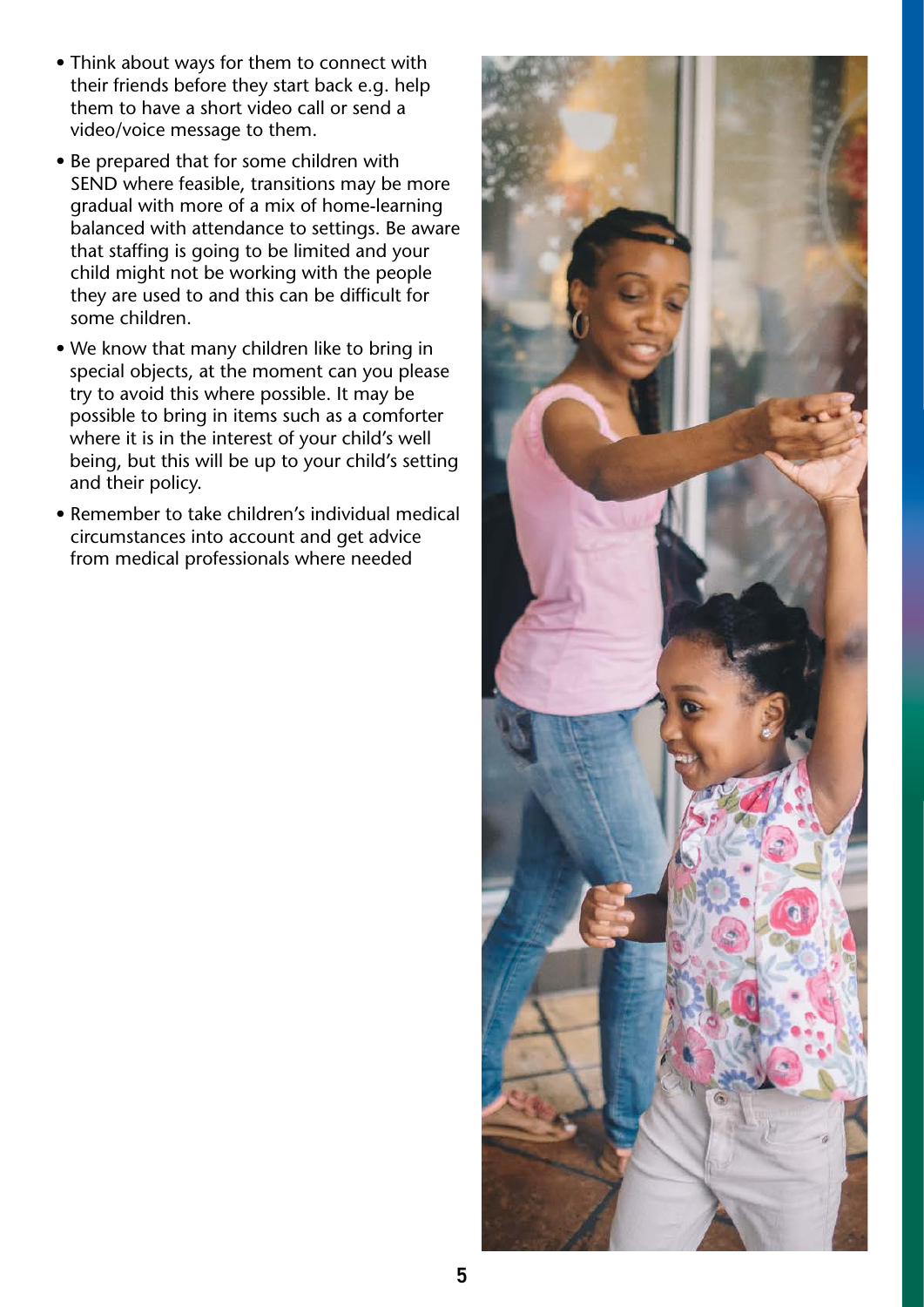# Frequently asked questions

### **Are settings re-opening after half term?**

Many settings are already open in Wiltshire for the children of critical workers and vulnerable group pupils. We have been encouraging families with social workers to send their children to their setting as we believe this is the safest place for them in the widest sense and are grateful to all of our Wiltshire settings that have been able to stay open over this very difficult time.

### **How will settings open differently after half term?**

The government has asked Early Years (EY) providers to open for all of their intake from 1 June onwards. Your child's EY provider will let you know when your child can return.

All Early Years (EY) settings, primary and secondary schools are risk assessing their sites in relation to the need for social distancing.

They have been asked to prioritise as follows;

- Maintaining the existing offer to vulnerable children and key worker children
- Keeping staff and children safe by maintaining social distancing where possible and much smaller group sizes
- Inviting more children back as it is safe to do so

When they have risk assessed and converted their setting site for wider attendance at a safe distance, they will contact you and ask you about your needs and then explain what the changes will mean for you and your child. They will let you know when they are ready for your child to start setting again.

### **Will this opening happen on 1st June?**

Settings will be able to open to more children from the 1st of June as was confirmed by the government on the 28 May. Your child's setting will let you know when they have a place available for them and you can then decide if you would like to send your child back. Some settings may not open until later in June or July and in some cases September. Your setting will be in touch to let you know when they are opening.

#### **What do I do if my setting does not re-open on the 1st June?**

Contact your setting to find out when they will be re-opening, If you need childcare before this date ask them if they can contact any other local providers to see if they have availability for you. Your settings will be able to contact the local authority for support.

### **I am a critical (key) worker how will things change for me and my child?**

Settings have been asked to continue to prioritise the children of critical workers, whose parents cannot work from home and vulnerable pupils.

#### **My setting has offered me a place but I am afraid of sending them back to their setting?**

Settings will only open when they believe it is safe to do so.

If you are worried or concerned, please talk to your child's setting and ask them to talk to you about the measures they have put in place to keep your child safe. They are working very hard to make their settings as safe as possible for your children.

#### **How might your setting look different?**

Each setting will look different and be set up in a different way. They will be in touch to tell you any new arrangements and it would be good to give them a call to discuss this if you are concerned.